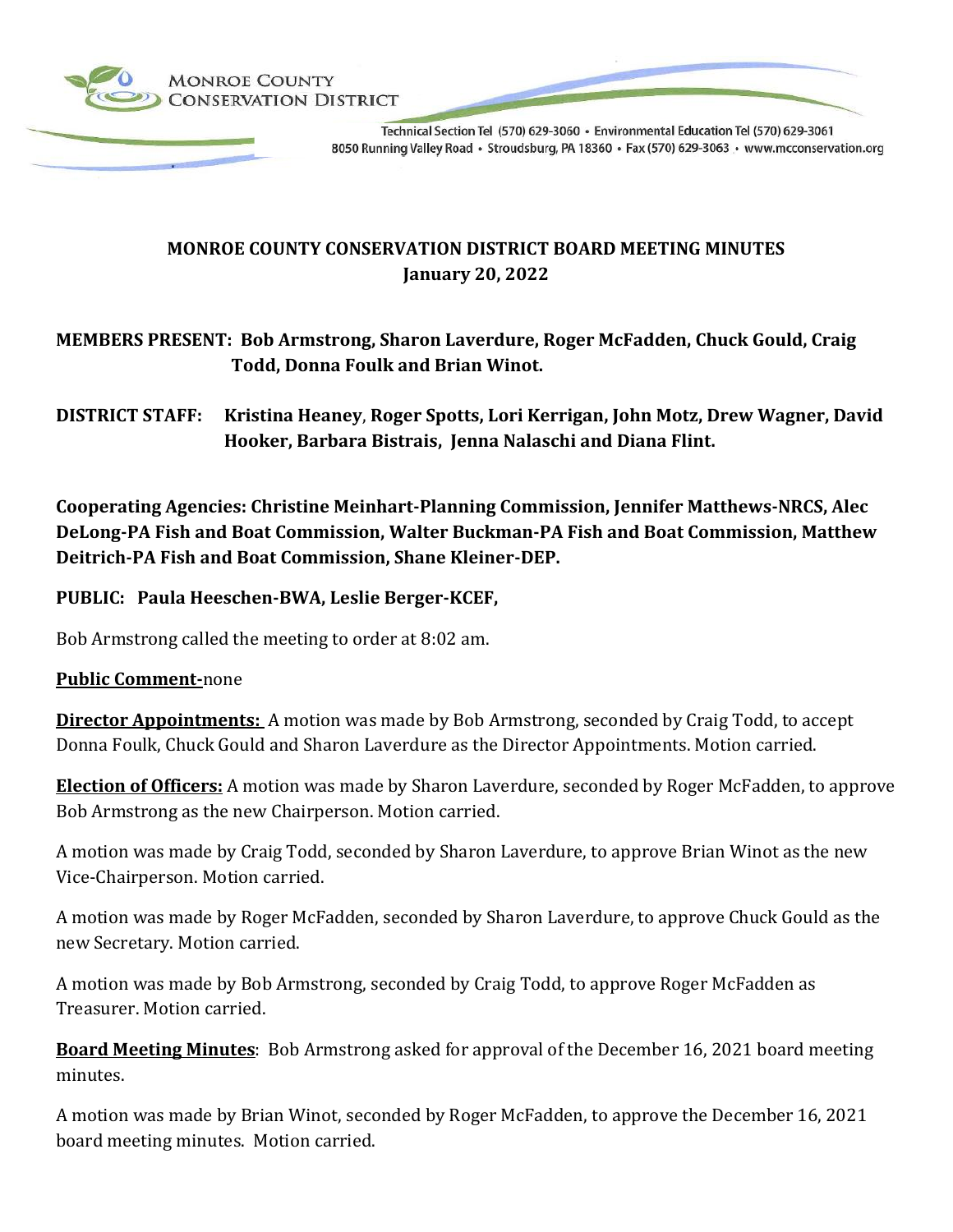## **Technical Report:**

Lori Kerrigan provided the report in the board packet, which she reviewed with the board. Lori mentioned that the Act 167 meetings are going strong. She explained that they are in the final stages of getting a draft for review. She stated that a lot of progress has been made with Act 167 in coordination with Monroe County, planning commission and all municipalities. She stated that David Hooker has now taken the lead in Agriculture for the district. Lori provided information to the board and district staff onsite inspections. Lori included her year-end report for 2021. She stated there were quiet a few grants that were being worked on last year. One of them being for the Sand Spring Run project that started breaking ground started last week.

## **EE Report:**

Roger Spotts provided his report in the board packet. Roger stated that they are working with kindergarten students providing bird feeding programs in person. He explained that minor maintenance had taken place at the Meesing driveway and the bog. He stated that maple sugaring season will be starting in three weeks. Roger stated that their tree sponsorship is now up to one-hundred and sixty-five trees. He also mentioned public programs will be taking place on the two first Saturday's in March, preregistration. This year pancakes will be served at the event. Roger included his year end review for 2021. He explained that the numbers from the year 2021 are almost double from 2020 due to the number of programs they have had along with attendance. He stated that the Bog did not open until July, so they only had six months versus a whole year so the numbers were about half of what they would normally see. Roger stated that overall for the year of 2021, the staff was very flexible conducting virtual programs, looking further into 2022 Roger stated that most of all programs will be held in person.

### **District Managers Report:**

Kristina provided the report in the board packet. She stated that the fire alarm company has provided the district with a fully functioning fire alarm system. She explained that we are moving along with strategic planning. Kristina provided the board with information regarding the insurance policy issue with maple sugaring that started months ago. Department of forestry requires a certificate of insurance naming them as additional insured in order to renew our agreement, however the county's insurance provider is requiring a new agreement to approved and signed by the Commissioners in order to issue the certificate. Discussion was held on getting our own insurance in order to move forward.

A motion was made by Roger McFadden, seconded by Craig Todd to look into, and to accept a temporary insurance policy for maple sugaring. Motion carried.

## **Dirt Gravel LVR Program:**

John Motz provided information to the board on the Middle Smithfield Township Knob Hill Project. He stated that the project started in October of 2021. He stated that this was one of the fastest projects he has been involved with; the project was completed within five months. He also included there was an extension made last year until December 31. John explained that the quarry that sold the stone did not provide a timely invoice to the township; which pushed us into the New Year and coming up with the final numbers for the project.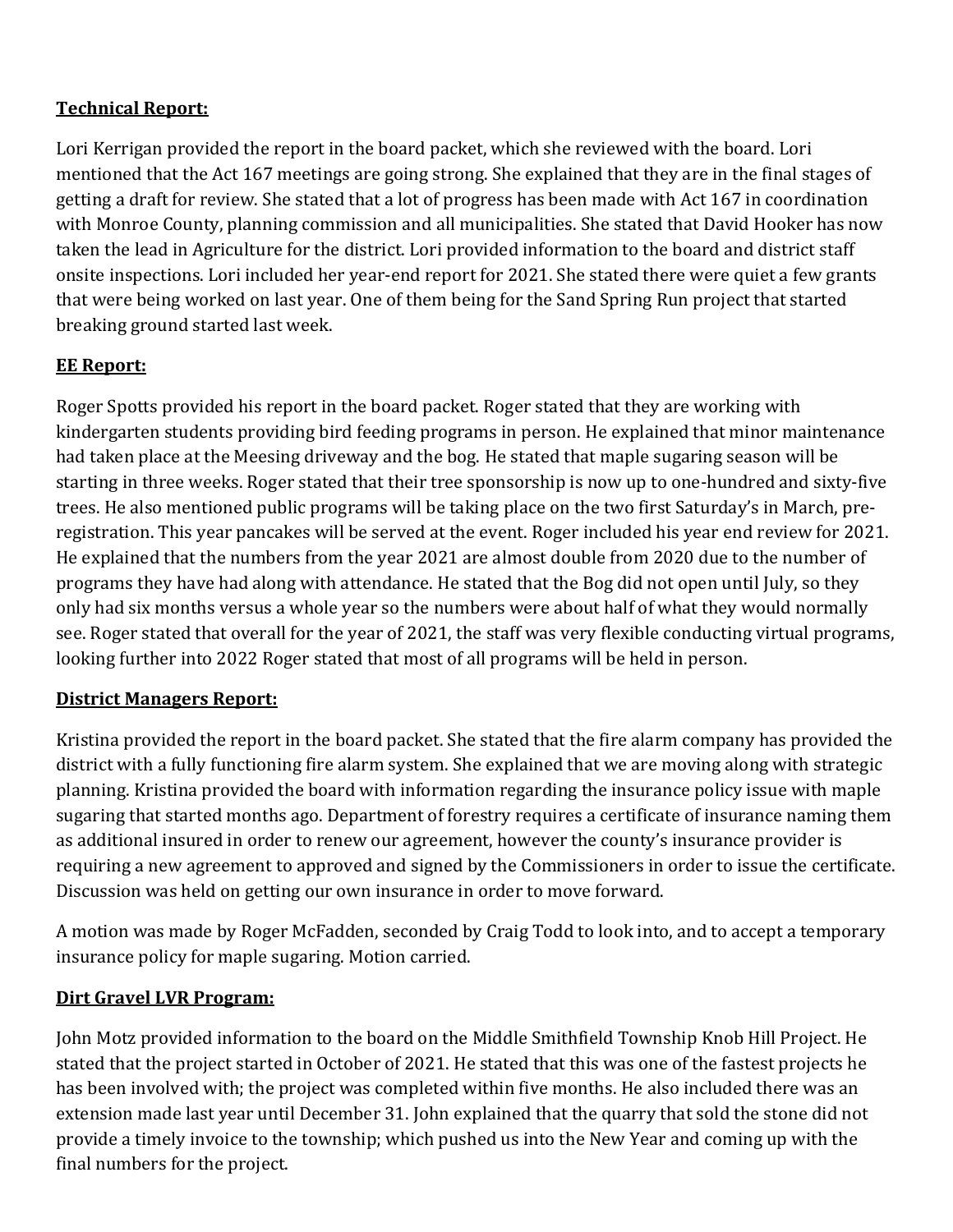A motion was made by Brian Winot, seconded by Roger McFadden to approve MST Knob Hill/Paper Lane LVR Grant Extension Request until 1/31/2022. Motion carried.

A motion was made by Roger McFadden, seconded by Chuck Gould to approve MST Knob Hill/ Paper Lane original Grant Final Payment of \$13,305.62. Motion carried.

A motion was made by Roger McFadden, seconded by Sharon Laverdure to approve MST Knob Hill/ Paper Lane Grant II Request for an additional \$7,812.53. Motion carried.

A motion was made by Chuck Gould, seconded by Roger McFadden to approve MST Knob Hill/ Paper Lane Grant Payment in Full of \$7,812.53 of \$7,812.53. Motion carried.

Kristina also mentioned that committee meetings should be held. She stated to hold meetings as needed and each committee have a Chairperson and motions would occur at each committee meeting for a recommendation to the board.

### **Financial Report:**

#### **Invoice List as of 01/19/22:**

A motion was made by Chuck Gould, seconded by Craig Todd, to approve the January 19, 2022 invoice list. Motion carried.

#### **Balance Sheet as of 12/31/21**:

A motion was made Roger McFadden, seconded by Chuck Gould, to approve the balance sheet for 12/31/21. Motion carried.

#### **Other Business:**

### **Out of County Travel:**

Kristina asked for a motion to approve out of county travel for upcoming eagle watch bus trips.

A motion was made by Brian Winot, seconded by Roger McFadden, to approve out of county travel. Motion carried.

#### **2022 IRS Mileage reimbursement rate:**

Kristina stated that the IRS has issued the standard mileage rate for 2022, that will be 58.5 cents per mile.

A motion was made by Brain Winot, seconded by Sharon Laverdure to approve the mileage rate of 58.5 cents per mile for 2022. Motion carried.

#### **Donations Oct-Dec:**

A motion was made by Chuck Gould, seconded by Craig Todd to approve the donation in the amount of \$1,082.47 to the Environmental Education Center. Motion carried.

A motion was made by Roger McFadden, seconded by Brian Winot to approve the donations in the amount of \$400.00 for the USGS Stream Gauge. Motion carried.